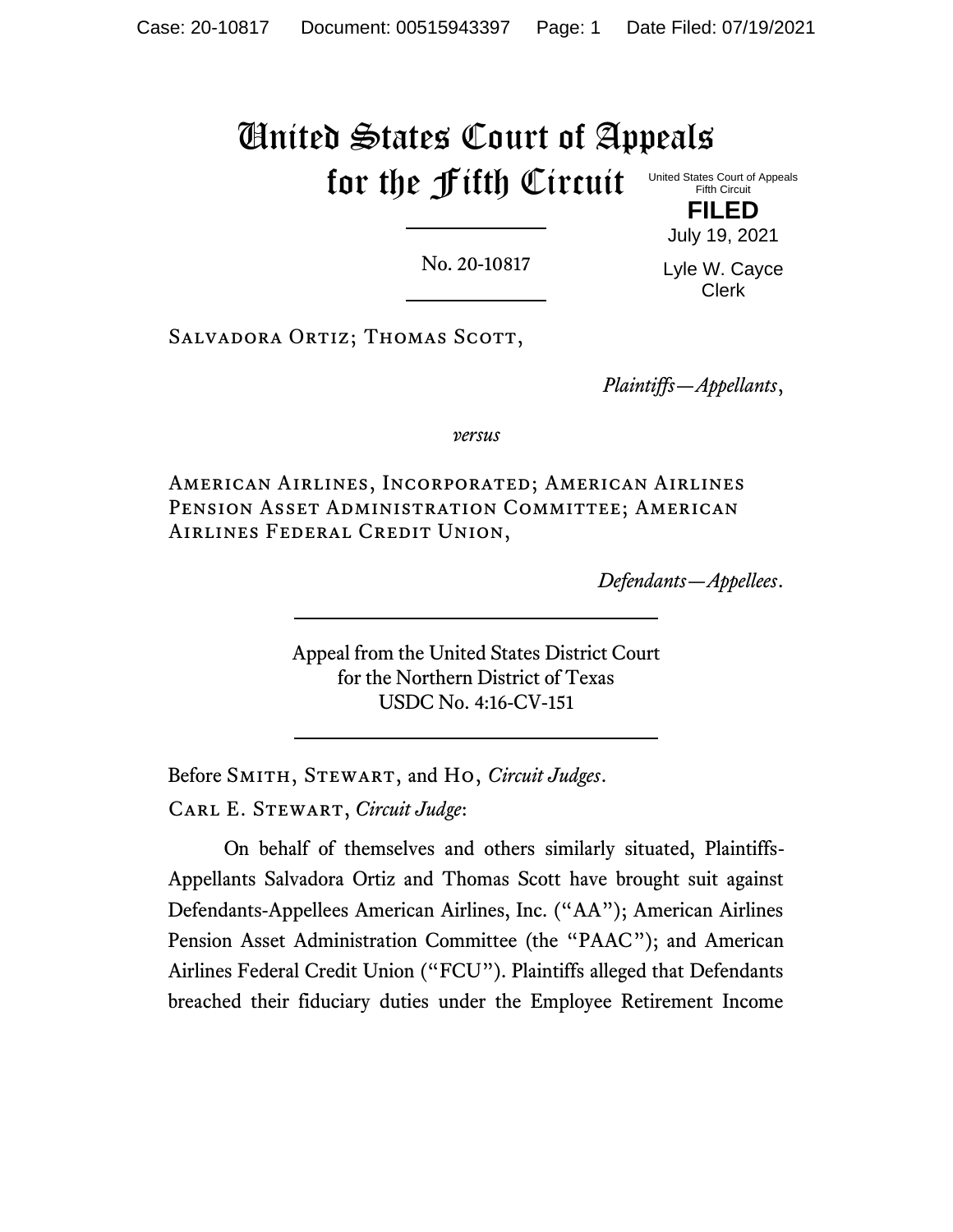Security Act of 1974 ("ERISA"), 29 U.S.C. § 1001 et seq.<sup>1</sup> Nearly three years after declining preliminary approval of a settlement agreement, the district court awarded Defendants summary judgment. Plaintiffs appealed.

For the reasons that follow, we AFFIRM in part, REVERSE in part, and VACATE in part.

# **I. FACTS & PROCEDURAL HISTORY**

AA offered a "\$uper \$aver" 401(k) plan ("Plan"), which allowed its employees to save for retirement by investing a portion of their pre-tax income in the Plan. The PAAC was a fiduciary body charged with selecting investment options for the Plan. Once the PAAC selected options, employees were responsible for deciding whether to invest in the Plan, how much, and in which option. Plaintiffs, who are former employees of AA, invested in the Plan.

The Plan is governed by ERISA since it is sponsored by an employer. Federal regulations urge fiduciaries of ERISA-governed plans to offer at least one "safe" investment option, meaning one that is "income producing, low risk, [and] liquid[.]" 29 C.F.R. § 2550.404c-1(b)(1)(ii), (b)(2), (b)(3). The instant dispute revolves around the Plan's safe offerings, which are also known as "capital preservation options." These options are designed to prioritize protection of the principal investment while still providing positive returns.

<sup>&</sup>lt;sup>1</sup> ERISA "is a comprehensive federal statute that regulates employee benefit plans. It covers defined contribution plans like 401(k) accounts," such as the Plan. *See Miletello v. R M R Mech., Inc.*, 921 F.3d 493, 495 (5th Cir. 2019) (citations omitted).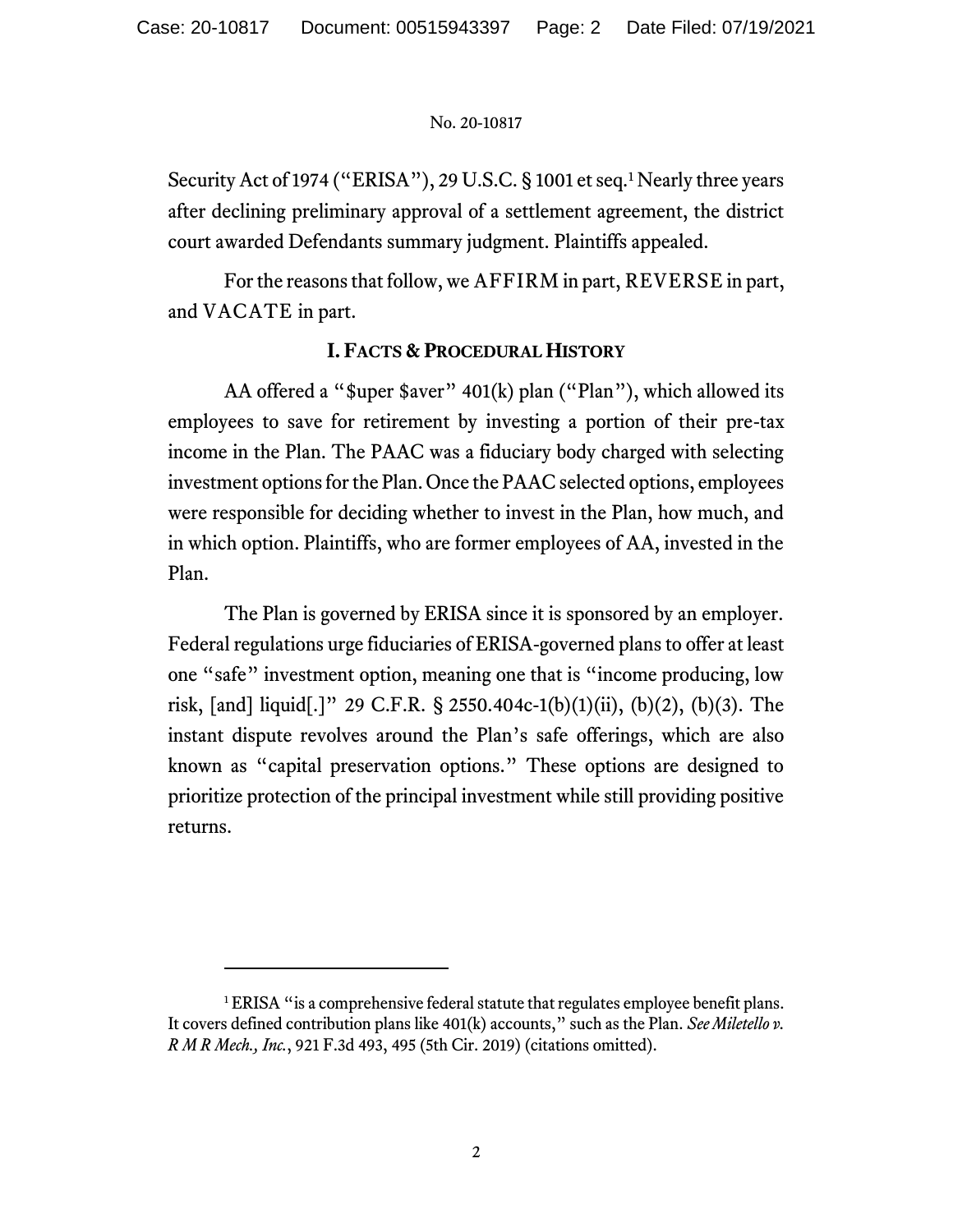At various points between 2010 and 2016, AA offered two different capital preservation options: a demand-deposit fund and a stable value fund. 2

A demand deposit fund is the functional equivalent of an interestbearing checking account. Money invested in such a fund is payable on demand without transfer restrictions. *See* 12 C.F.R. § 204.2(b). Principal investments and any returns associated with them—the "book value"—are guaranteed up to \$250,000 per participant by the full faith and credit of the United States government. FCU, which is independent from AA and the PAAC, held the demand deposit fund offered under the Plan (the "FCU Option"). Each month, FCU set the rate of return offered on the FCU Option. FCU notified the Plan in advance of rate changes. Between 2010 and 2017, the FCU Option's rate of return averaged just under 57 cents per every \$100 invested. Because FCU held FCU Option investments in cash reserves and short-term investments, it was able, upon demand, to fund the withdrawal of the entirety of the FCU Option's assets.

A stable value fund exposes investors to greater risk than demand deposit accounts and provides only a contractually limited guarantee that participants may withdraw the book value of their accounts. And if the insurer of the fund defaults, the guarantee may be eliminated altogether. Additionally, a stable value fund contains liquidity restrictions. For instance, the fund may prohibit investors from transferring their investments into another low risk "competing" option. It may also restrict when a retirement plan incorporating such a fund may withdraw its entire balance, often requiring at least 12 months' notice before the plan can move funds into

<sup>&</sup>lt;sup>2</sup> AA also offered a money market fund, but that offering is not relevant to the disposition of this appeal.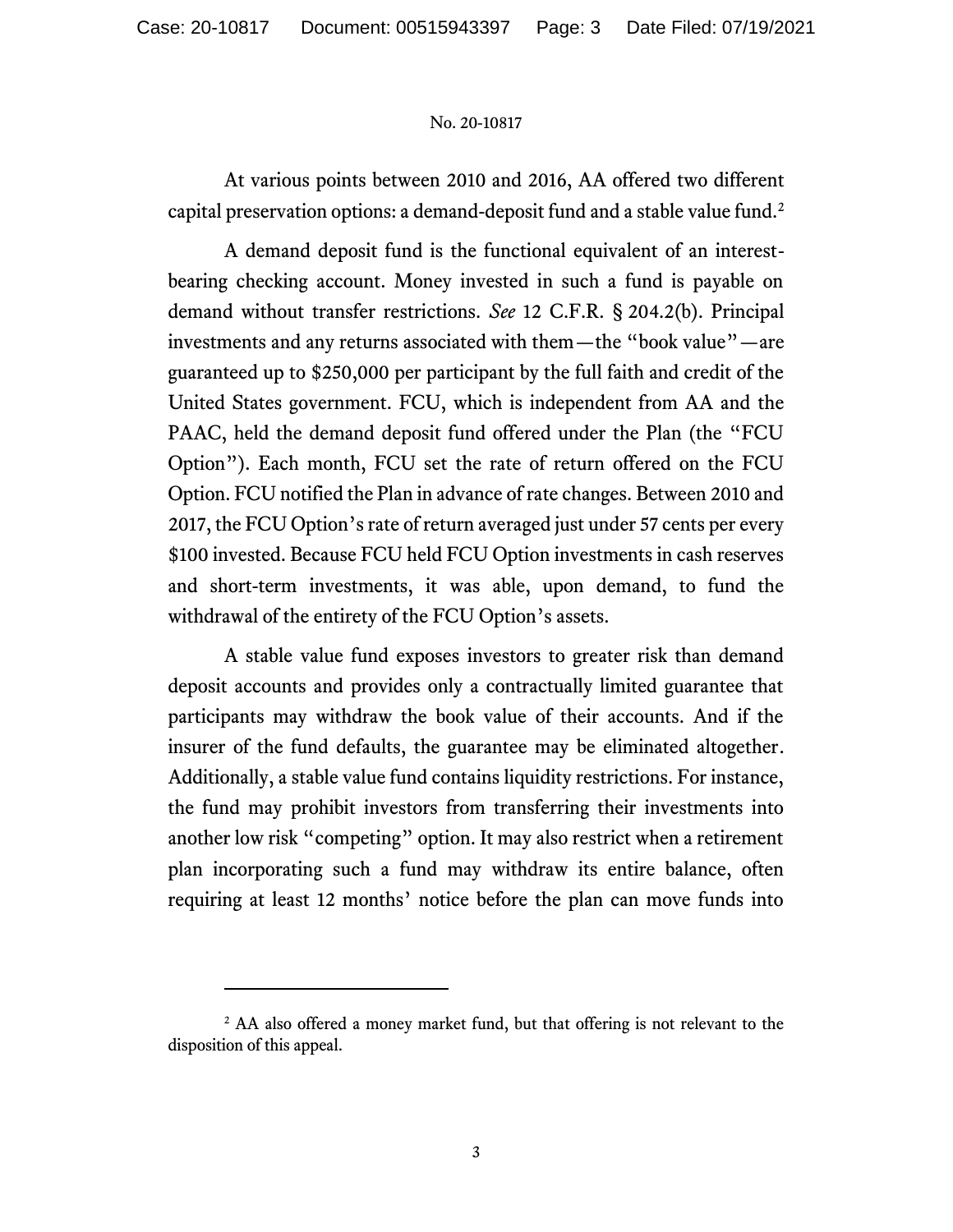another investment vehicle. The Plan added a stable value offering in late 2015.

Ortiz and Scott both invested in the FCU Option. Ortiz never moved her investments from the FCU Option once the Plan began offering a stable value fund in 2015. Scott likewise never moved his investments from the FCU Option into the stable value fund, though he did transfer those investments into a lower-yielding money market option.

In February 2016, Plaintiffs filed suit on behalf of a putative class of Plan participants who invested at least some of their money in the FCU Option. The complaint included three claims. The first asserted that AA and the PAAC breached their fiduciary duties of loyalty and prudence under 29 U.S.C. § 1104(a)(1)(A)–(B)<sup>3</sup> by failing to remove the FCU Option from the Plan ("Count I").<sup>4</sup> The second contended that FCU breached its fiduciary duty of loyalty under 29 U.S.C. § 1106(b)(1)<sup>5</sup> by dealing with plan assets held by the FCU Option for its own benefit ("Count II"). The complaint also averred AA and the PAAC are liable as co-fiduciaries for FCU's breach. The

<sup>&</sup>lt;sup>3</sup> Section 1104 "sets out distinct but interrelated duties on fiduciaries, including the duty of prudence and the duty of loyalty." *Kopp v. Klein*, 894 F.3d 214, 219 (5th Cir. 2018) (citing § 1104(a)(1)(A)–(B)). "A fiduciary 'who breaches any of the[se] responsibilities, obligations, or duties' becomes 'personally liable' for 'any losses to the plan resulting from each such breach.'" *Id.* (quoting 29 U.S.C. § 1109(a)).

<sup>4</sup> After the district court sought clarity on Plaintiffs' theory of liability for the purposes of class certification, they claimed that AA and the PAAC "breached [their] fiduciary dut[ies] by imprudently and disloyally selecting and retaining [the FCU Option][,] [which] had dramatically lower investment returns than other readily available capital preservation investments, including stable value funds." As AA and the PAAC did select a stable value fund for the Plan in 2015, we (and the district court) take Plaintiffs' theory to be premised on the assertion that AA and the PAAC should have selected a stable value fund instead of—not in addition to—the FCU Option.

 $5$  Section 1106(b)(1) prohibits a plan fiduciary from "deal[ing] with the assets of the plan in [its] own interest or for [its] own account."  $\S$  1106(b)(1).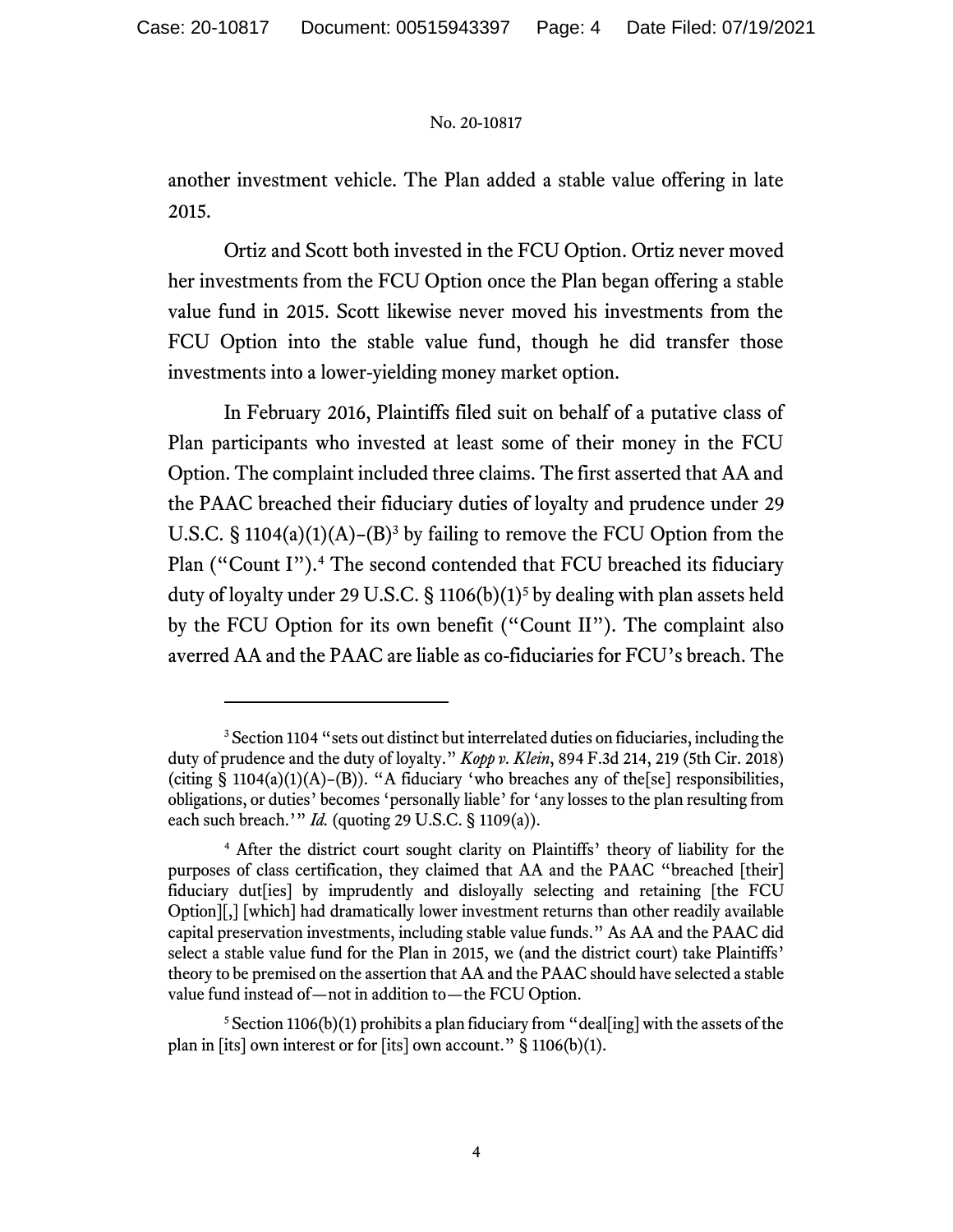final claim averred that AA and the PAAC engaged in a "prohibited transaction" under 29 U.S.C.  $\S$  1106(a)(1)<sup>6</sup> by offering the FCU Option ("Count III").

Five months after bringing this lawsuit, Plaintiffs and Defendants agreed to settle the case pursuant to Federal Rule of Civil Procedure 23. Although the settlement would have required Defendants to pay \$8.8 million to the proposed class, Plaintiffs claimed to have lost between \$55 and \$88 million. The district court therefore sought justification from Plaintiffs for the low payout amount, especially when as much as one third of the settlement funds were to be paid out in attorneys' fees. After providing Plaintiffs with two extensions to supplement the record, the district court concluded that the evidence presented did not justify the settlement figure and so denied preliminary approval of the settlement in October 2017.

The parties proceeded through discovery. In July 2020, the district court declined to certify this case as a class action under Rule 23. The district court, however, permitted Plaintiffs to proceed as representatives of the Plan pursuant to 29 U.S.C. § 1132.<sup>7</sup> AA and the PAAC then filed one summary judgment motion, while FCU filed another. In August 2020, the district court granted each of the defendant's motions.

Plaintiffs timely appealed the district court's decision to award summary judgment and its denial of settlement approval.

<sup>&</sup>lt;sup>6</sup> This provision prevents a plan fiduciary from "caus[ing] the plan to engage" in certain enumerated transactions with a party-in-interest.  $\S 1106(a)(1)$ .

<sup>&</sup>lt;sup>7</sup> "A § 1132(a)(2) plaintiff acts 'in a representative capacity on behalf of the plan as a whole,' because § 1109 is designed to 'protect the entire plan[.]'" *Pilger v. Sweeney*, 725 F.3d 922, 926 (8th Cir. 2013) (alteration in original) (quoting *Mass. Mut. Life Ins. Co. v. Russell*, 473 U.S. 134, 142 & n.9 (1985)).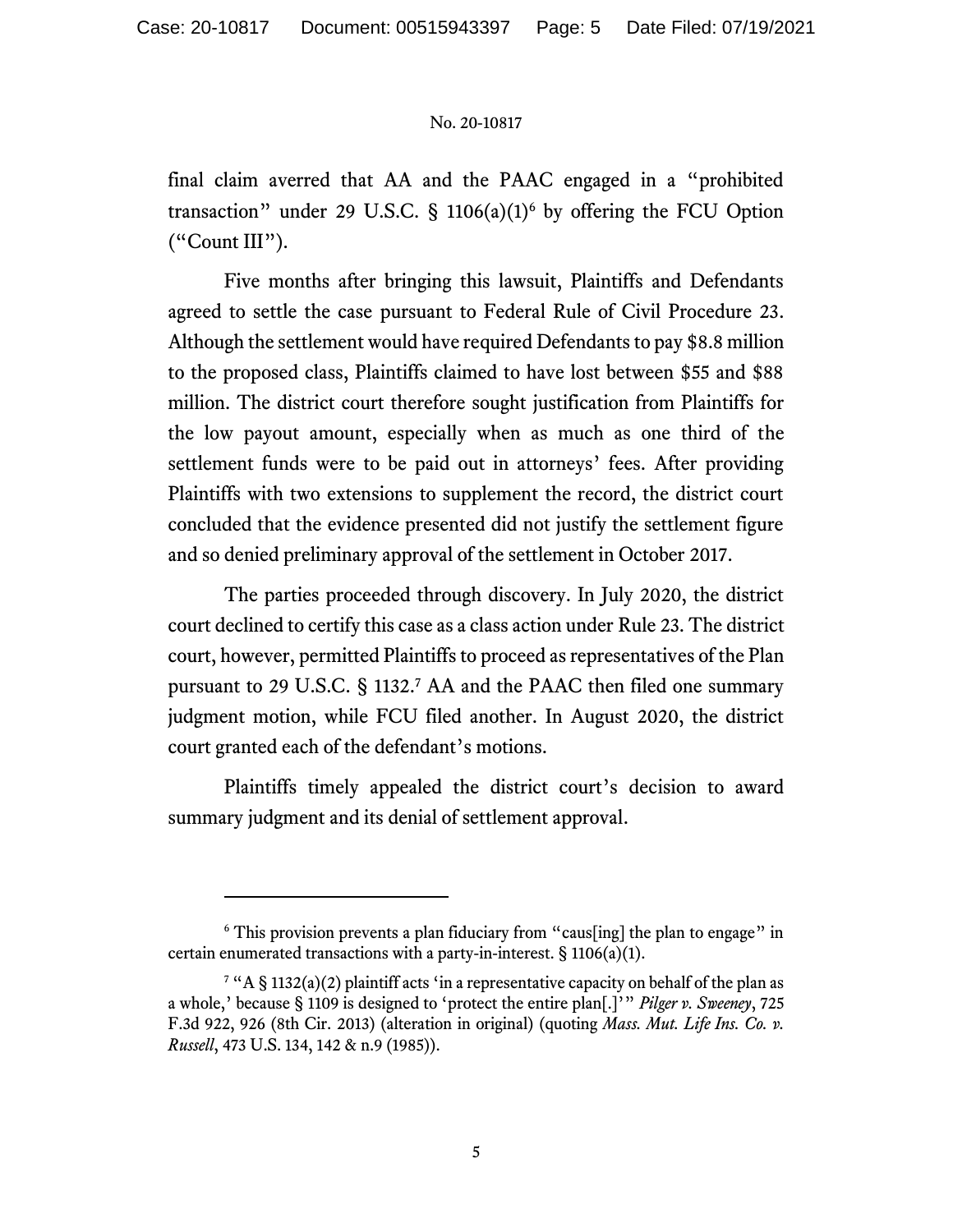## **II. STANDARD OF REVIEW**

"[W]e always have jurisdiction to determine our own jurisdiction." *Tex. Democratic Party v. Hughs*, 997 F.3d 288, 290 (5th Cir. 2021). "Standing is a component of subject matter jurisdiction." *HSBC Bank USA, N.A. as Tr. for Merrill Lynch Mortg. Loan v. Crum*, 907 F.3d 199, 202 (5th Cir. 2018). "The jurisdictional issue of standing is a legal question for which review is de novo." *Id.* (citation omitted).

Moreover, a district court's rejection of a class-action settlement is reviewed for abuse of discretion. *See Newby v. Enron Corp.*, 394 F.3d 296, 300 (5th Cir. 2004).

## **III. DISCUSSION**

Before launching into the substantive analysis of the district court's summary judgment ruling, we take a moment to clarify our scope of review. We conclude that it is limited to part of Count I and all of Count II.

Regarding Count I, although Plaintiffs make a fulsome argument that AA and the PAAC breached their duty of prudence, they simply "allude[] to an argument" in their brief that these defendants additionally breached their duty of loyalty. *See Curry v. Strain*, 262 F. App'x 650, 652 (5th Cir. 2008) (per curiam). Accordingly, to the extent Plaintiffs seek review of that latter claim, they have forfeited the right to have the court consider it. *See id.* (citing *United States v. Thames*, 214 F.3d 608, 611 n.3 (5th Cir. 2000)). Furthermore, Plaintiffs, by not briefing it, have also abandoned their claim that AA and the PAAC are liable as co-fiduciaries for FCU's purported breach of its own fiduciary duties. *See Davis v. City of Alvarado*, 835 F. App'x 714, 717 n.2 (5th Cir. 2020) (per curiam) (citing *Bailey v. Shell W. E&P, Inc.*, 609 F.3d 710, 722 (5th Cir. 2010)).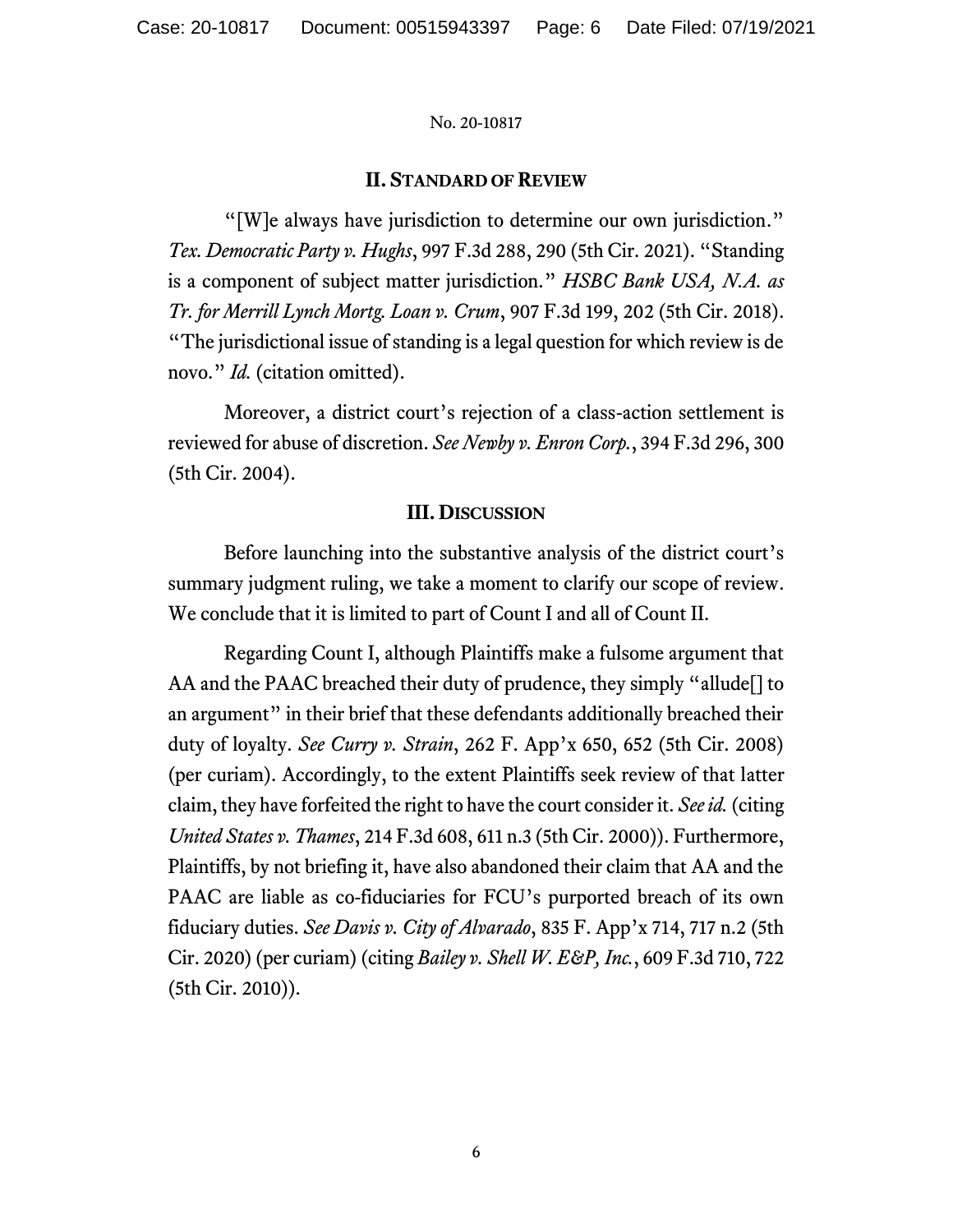There are no disputes as to whether we should review Count II and so we will proceed to do so.

Finally, with respect to Count III, Plaintiffs argue for the first time on appeal that FCU, rather than AA and the PAAC, is liable for engaging in a prohibited transaction under  $\S$  1106(a)(1). In addition to the fact that the complaint asserted Count III against AA and the PAAC, not FCU, Plaintiffs' response to FCU's summary judgment motion does not in fact suggest that they intended to sue FCU under  $\S$  1106(a)(1) (Plaintiffs' protestations notwithstanding). And by not raising before the district court their argument that FCU is liable under § 1106(a)(1), that argument is forfeited. *See Salinas v. McDavid Houston-Niss, L.L.C.*, 831 F. App'x 692, 695 (5th Cir. 2020) (per curiam) (citing *LeMaire v. La. Dep't of Transp. & Dev.*, 480 F.3d 383, 387 (5th Cir. 2007)). Further, because Plaintiffs do not dispute the district court's conclusion that they failed to respond to AA and PAAC's summary judgment motion arguing that Plaintiffs could not prevail on their Count III claim, they have abandoned this claim entirely. *See id.*

# *A. Standing*

To prove Article III standing, a plaintiff must show that he or she "h[as] (1) suffered an injury in fact, (2) that is fairly traceable to the challenged conduct of the defendant, and (3) that is likely to be redressed by a favorable judicial decision." *Spokeo, Inc. v. Robins*, 136 S. Ct. 1540, 1547 (2016) (citing, inter alia, *Lujan v. Defenders of Wildlife*, 504 U.S. 555, 560–61 (1992)). "As *Lujan* emphasized, however, the standard used to establish these three elements is not constant but becomes gradually stricter as the parties proceed through 'the successive stages of the litigation.'" *In re Deepwater Horizon*, 739 F.3d 790, 799 (5th Cir. 2014) (quoting *Lewis v. Casey*, 518 U.S. 343, 358 (1996)). The plaintiff can establish standing at the summary judgment stage only by "'set[ting] forth by affidavit or other evidence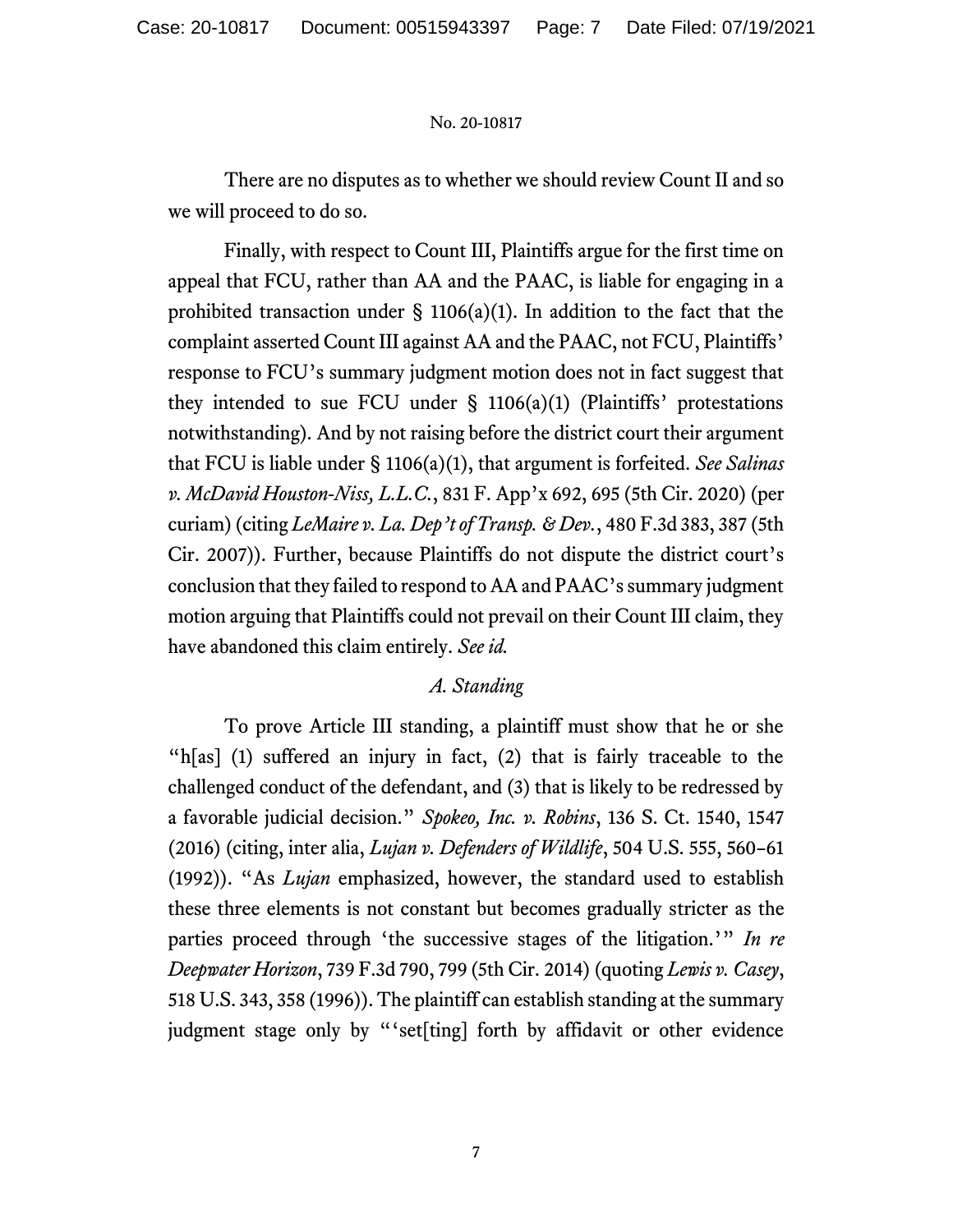specific facts, which[,] . . . taken [as] true,' . . . support each element" of the standing analysis. *Texas v. Rettig*, 987 F.3d 518, 527–28 (5th Cir. 2021) (quoting *Lujan*, 504 U.S. at 561). A plaintiff must demonstrate standing for himself or herself, not just for others he or she professes to represent. *See Hollingsworth v. Perry*, 570 U.S. 693, 708 (2013). Finally, "[t]he court must evaluate . . . Article III standing for each claim; 'standing is not dispensed in gross.'" *Fontenot v. McCraw*, 777 F.3d 741, 746 (5th Cir. 2015) (quoting *Lewis*, 518 U.S. at 358 n.6).

Defendants argue that Plaintiffs do not have constitutional standing for their claims. We agree.

## i. Count I

The district court determined that Plaintiffs lacked standing as to their live claim against AA and the PAAC. It first observed Plaintiffs' theory of liability to be "that they could have earned better returns had [AA and the PAAC] selected a stable value fund instead of the [FCU Option][.]"<sup>8</sup> The district court then reasoned that to realize those returns, Plaintiffs had to establish that they "would have chosen the stable value fund for their investments." Since Plaintiffs did not present any evidence showing that they would have made such a choice, the district court concluded that "their alleged injuries are at best speculative, not concrete."

While we also conclude that Plaintiffs do not have standing regarding Count I, we do so for a different reason. Plaintiffs' purported injury is income

<sup>&</sup>lt;sup>8</sup> As the district court noted, although "Plaintiffs have from time to time mentioned that a stable value fund is one alternative capital preservation investment to the [FCU Option][,] [t]hey have never identified any other such alternative. Their complaint names only a stable value fund as the alternative that should have been offered. And, in fact, their expert on the subject, [James] King, opines that a stable value fund should have been offered instead of the [FCU Option]."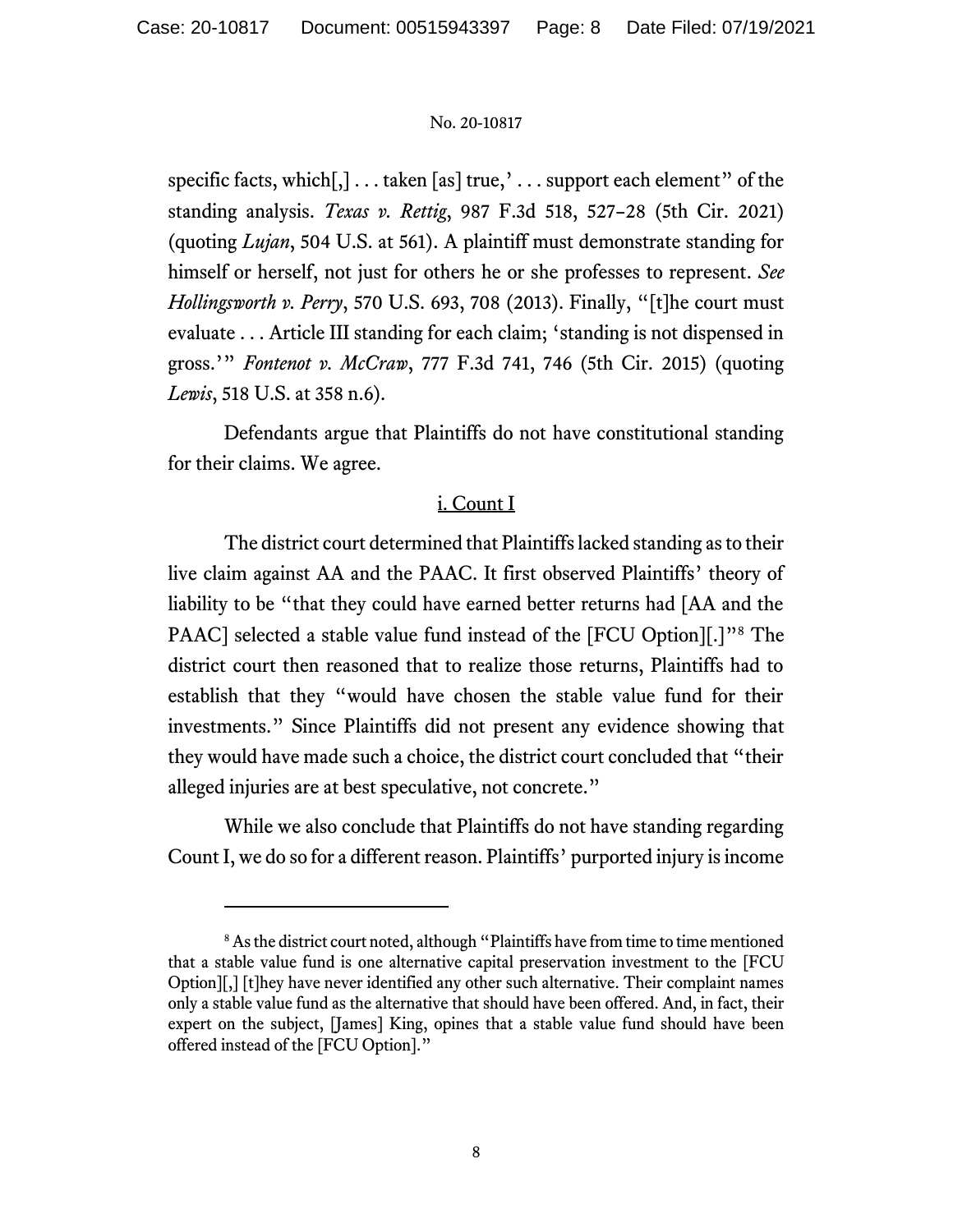that they would have received had AA and the PAAC not offered the FCU Option. Their expert has provided calculations for the returns that they would have earned had they not invested in the FCU Option but had instead placed their money in a stable value fund. This "lost investment income" is a "concrete" and redressable injury for the purposes of standing. *See Spokeo*, 136 S. Ct. at 1547-48.<sup>9</sup> That said, another question we must ask is whether Plaintiffs would have in fact invested in a stable value fund to earn the higher returns had AA and the PAAC never offered the FCU Option. In other words, the question is whether Plaintiffs have demonstrated that it is "substantially probable that the challenged acts of the defendant, not of some . . . third party[]" (including themselves) caused the injury. *See Fla. Audubon Soc. v. Bentsen*, 94 F.3d 658, 663 (D.C. Cir. 1996) (citations omitted). If anything, the record reveals that Plaintiffs would not have invested in a stable value fund in a counterfactual world since they did not place their money in one when given the opportunity to do so. As AA and the PAAC observe, "Plaintiffs could have submitted a declaration, affidavit, or testimony to the effect that they would have invested in a stable value fund absent the [FCU Option]. But they offered no such evidence. That is the end of the matter."

Even so, Plaintiffs rely on several cases that in theory demonstrate that they have standing. All of these decisions, though, are inapposite since they

<sup>9</sup> AA and the PAAC's reliance on *Thole v. U.S. Bank N.A.*, 140 S. Ct. 1615 (2020), to illustrate that Plaintiffs have not suffered a cognizable injury is inapt. The plaintiffs in *Thole* lacked a "concrete stake in the lawsuit" because as "participants in a defined-benefit plan," which guaranteed them a fixed payment each month no matter the plan's value or the results of the plan fiduciaries' investment decisions, they "possess[ed] no equitable or property interest in the plan." *Id.* at 1619–20. In explaining why the plaintiffs lacked standing, the Court explicitly drew a distinction between a defined-benefit plan and "a defined-contribution plan, such as a  $401(k)$ ," in which "the retirees' benefits are typically tied to the value of their accounts, and the benefits can turn on the plan fiduciaries' particular investment decisions." *Id.* at 1618. Thus, on its own terms, *Thole* cannot be extended to the case at bar.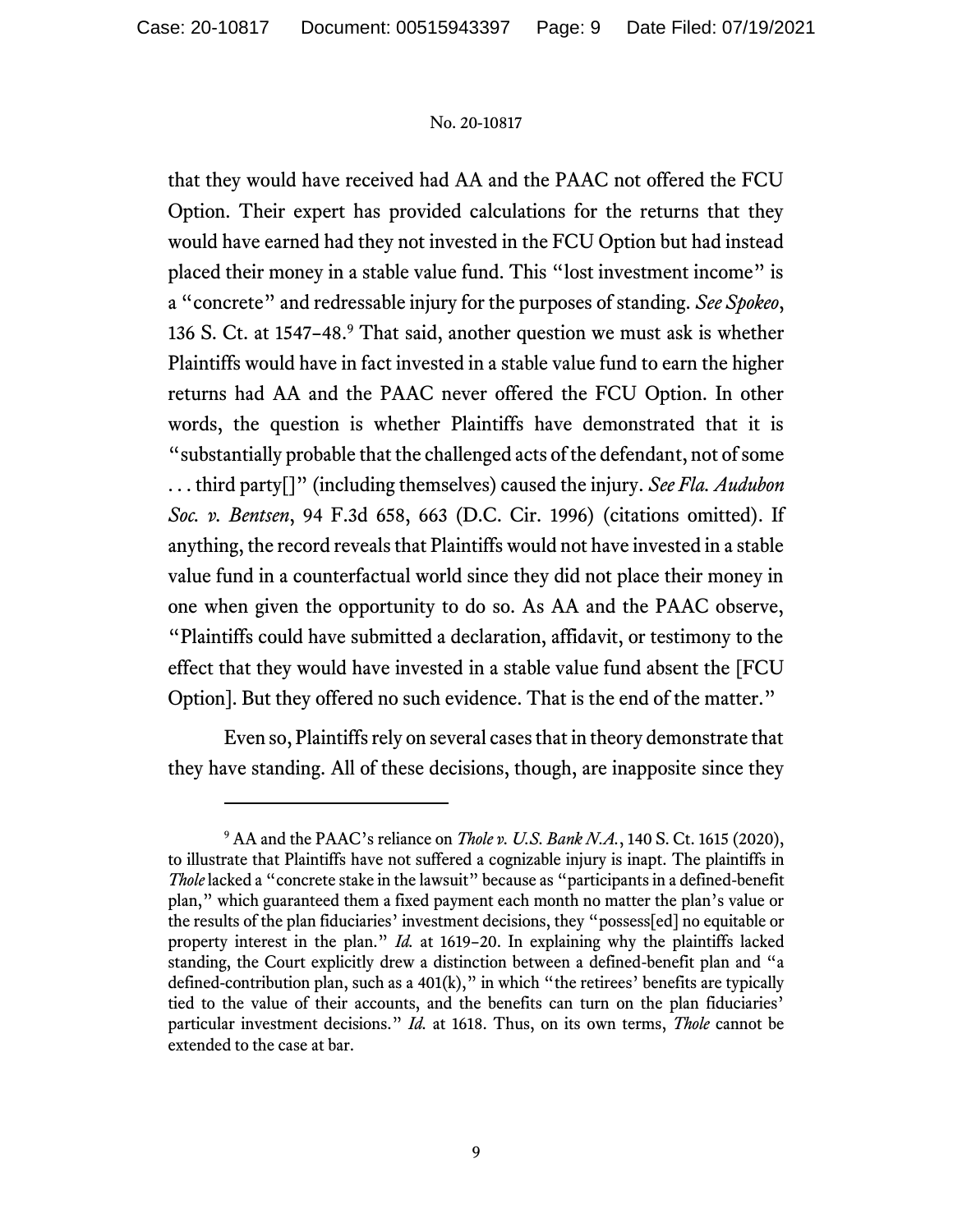speak to the appropriate measure of damages, not to whether the plaintiff has suffered an injury caused by the defendant in the first instance. In reality, all but two of them do not address the issue of standing at all. The first outlier, *Sweda v. University of Pennsylvania*, notes that a plaintiff does not lack standing to sue simply because a retirement plan offers a "mix and range of investment options." *See* 923 F.3d 320, 333–34 (3d Cir. 2019). But AA and the PAAC do not claim that Plaintiffs lack standing for this reason. The second, *In re Restasis (Cyclosporine Ophthalmic Emulsion) Antitrust Litig.*, also addresses a standing issue not relevant to this action, namely whether all class members had to be injured for there to be standing. *See* 335 F.R.D. 1, 16 n.12 (E.D.N.Y. 2020).

In sum, the district court correctly concluded that Plaintiffs lacked standing as to Count I.

## ii. Count II

In contrast to Plaintiffs' claims against AA and the PAAC, the district court determined that Plaintiffs had standing to sue FCU. It reasoned that Plaintiffs incurred a cognizable injury by receiving a lower interest rate in the FCU Option than they would have received had FCU not dealt with plan assets. Plaintiffs averred that FCU "used . . . plan assets to provide loans to [other] [FCU] members and to make other investments . . . for which it earned substantial income, which in turn permitted [FCU] to offer substantially higher interest rates on similar demand deposit accounts to other customers of [FCU] than it provided to Plan participants." Plaintiffs' expert adduced the amount that they would have earned under those higher rates. Once again, Plaintiffs have shown that they were injured and that the injury is redressable. But, once more, Plaintiffs have failed to satisfy the element of causation. As FCU asserts, "[T]here is no connection between any alleged losses to the plan, [sic] and the statutory claim against [FCU],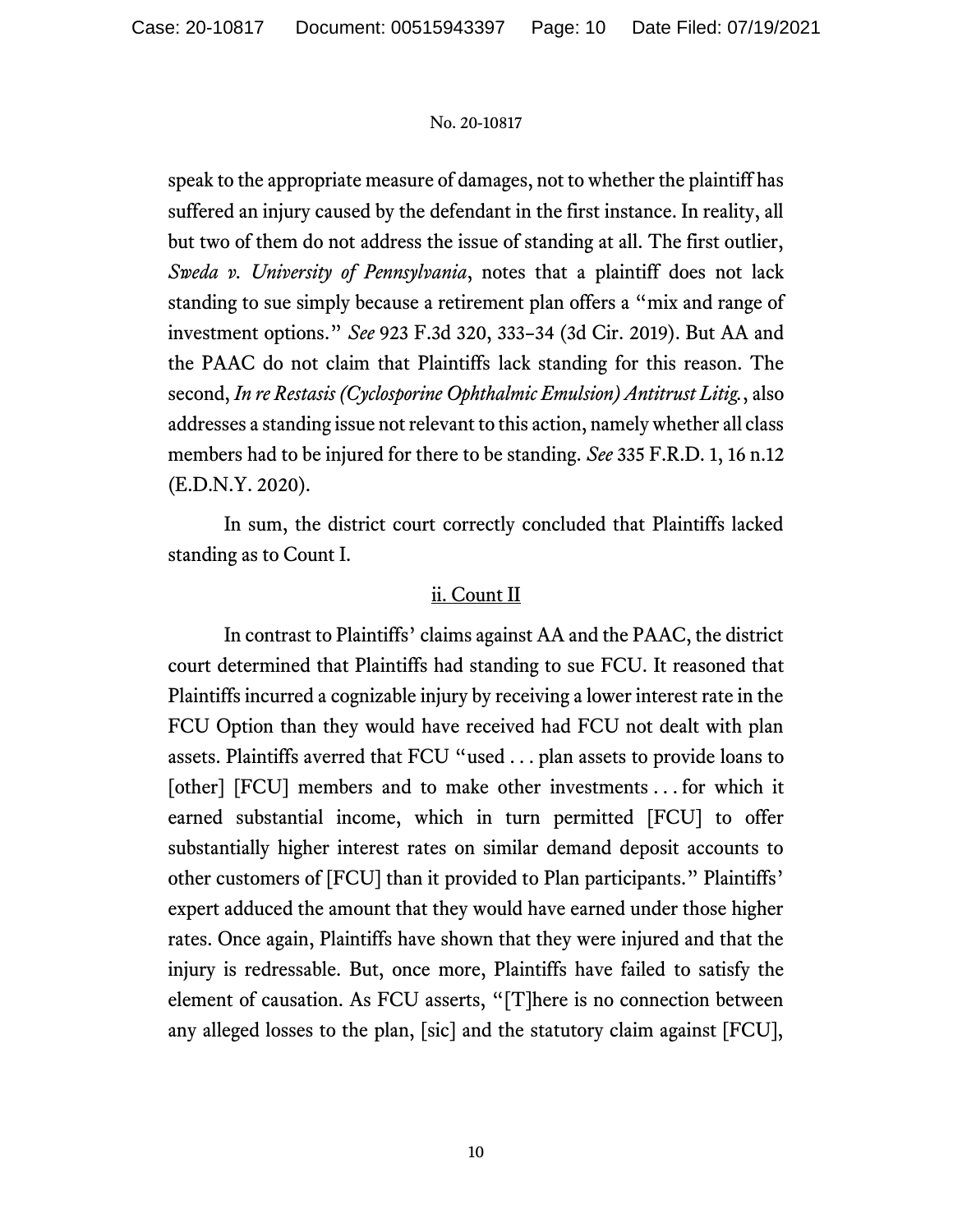which is that [FCU] used plan assets for its own benefit." Put another way, Plaintiffs have not supplied any evidence demonstrating that investors in FCU funds other than the FCU Option received higher interest rates generated by investments of Plan assets.

Instead of offering new arguments in support of the district court's conclusion that they had standing as to their claim against FCU, Plaintiffs simply rely on their prior assertions. But, for the reasons discussed above, those contentions lack merit. Furthermore, Plaintiffs raise an entirely separate theory of liability as to FCU. Hence, even if their standing arguments were meritorious as to Plaintiffs' claim against AA and the PAAC, they would be inapplicable as to their claim against FCU.<sup>10</sup>

In short, the district court erred in concluding that Plaintiffs had standing with respect to their claim against FCU.

\* \* \*

It is a "settled rule that, in reviewing the decision of a lower court, it must be affirmed if the result is correct although the lower court relied upon a wrong ground or gave a wrong reason." *NLRB v. Kentucky River Cmty. Care, Inc.*, 532 U.S. 706, 722 n.3 (2001) (citation and internal quotation marks omitted). Hence, we affirm the district court's dismissal of both Count I and Count II. Given we lack jurisdiction over those claims, we do not reach the parties' arguments as to the merits.

<sup>&</sup>lt;sup>10</sup> In so far as Plaintiffs attempt to shoehorn their expert's conclusions as to the higher amount Plaintiffs should have received from FCU onto their arguments for standing to sue AA and the PAAC, that effort must fail for the same reason.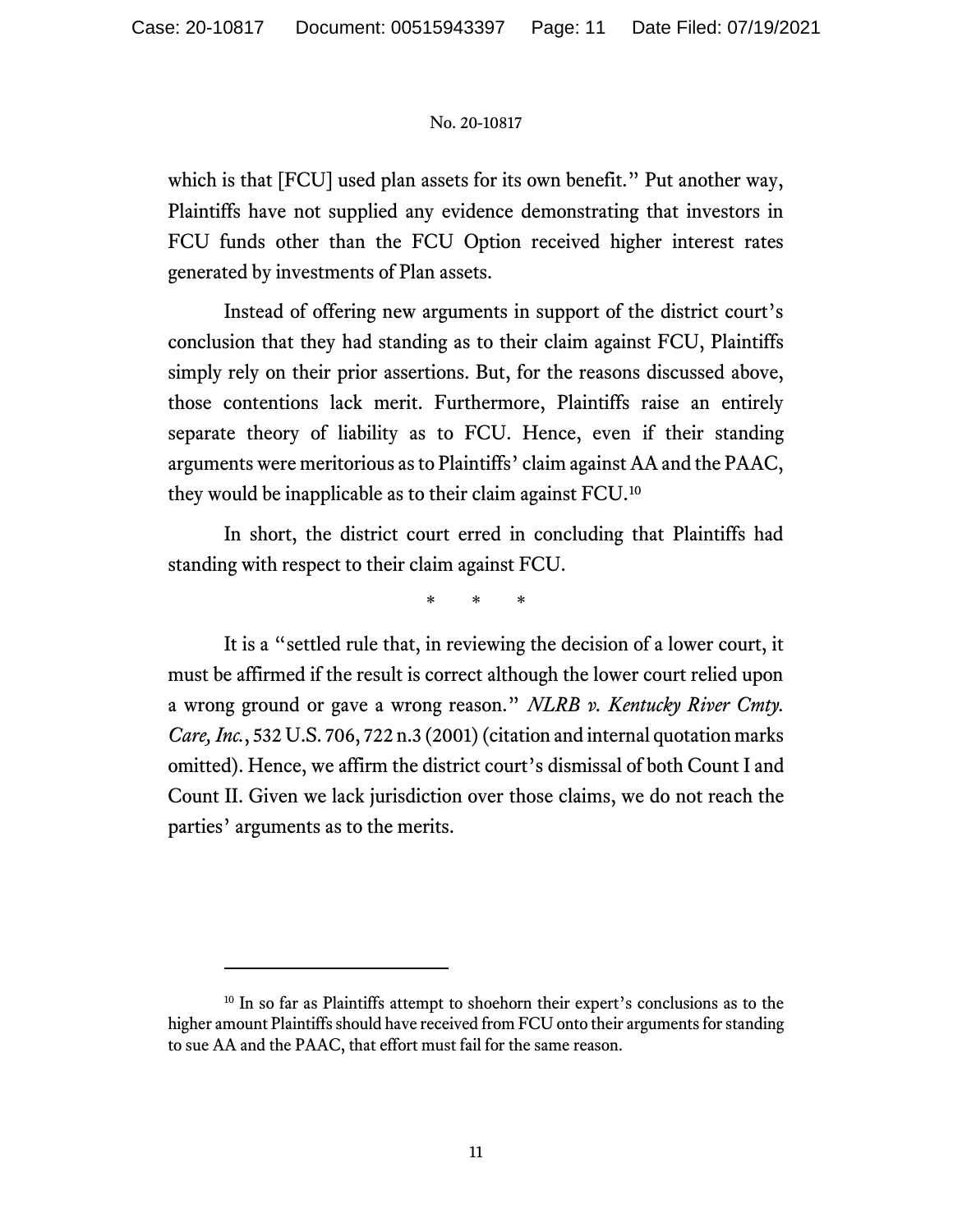## *B. Settlement*

Plaintiffs additionally argue that the district court abused its discretion in denying preliminary approval of the settlement. We disagree and affirm the district court on this issue.

AA and the PAAC contend that the court should not even reach the merits of Plaintiffs' argument because the settlement agreement did not "provid<sup>[e]</sup> for further appellate review of" the district court's decision. Assuming Plaintiffs have not waived their right to appeal the settlement, we hold that Plaintiffs cannot now challenge the district court's assessment of the settlement itself. Plaintiffs' briefing did not argue that the district court somehow misapplied the governing legal standard. Instead, Plaintiffs suggest that the lower court abused its discretion by ultimately granting summary judgment in favor of Defendants after initially concluding during the settlement phase that Plaintiffs' claims would likely succeed. Consequently, Plaintiffs have forfeited any arguments as to the propriety of the settlement. *See United Paperworkers Int'l Union AFL-CIO, CLC v. Champion Int'l Corp.*, 908 F.2d 1252, 1255 (5th Cir. 1990).<sup>11</sup>

However, even assuming Plaintiffs had not forfeited the argument, the argument is meritless. Before approving a settlement, a court "must be assured that the settlement secures an adequate advantage for the class in return for the surrender of litigation rights against the defendants." *In re Katrina Canal Breaches Litig.*, 628 F.3d 185, 195 (5th Cir. 2010) (citation

<sup>&</sup>lt;sup>11</sup> To the extent Plaintiffs challenged the district court's rejection of the settlement's adequacy for the first time during oral argument, that does not save them from forfeiture. An argument raised for the first time at oral argument is forfeited. *See Vargas v. Lee*, 317 F.3d 498, 503 n.6 (5th Cir. 2003); *see also Ocwen Loan Servicing, L.L.C. v. Moss*, 628 F. App'x 327, 328 (5th Cir. 2016) (per curiam) (citing *United Paperworkers* and holding that an argument initially raised at oral argument is forfeited).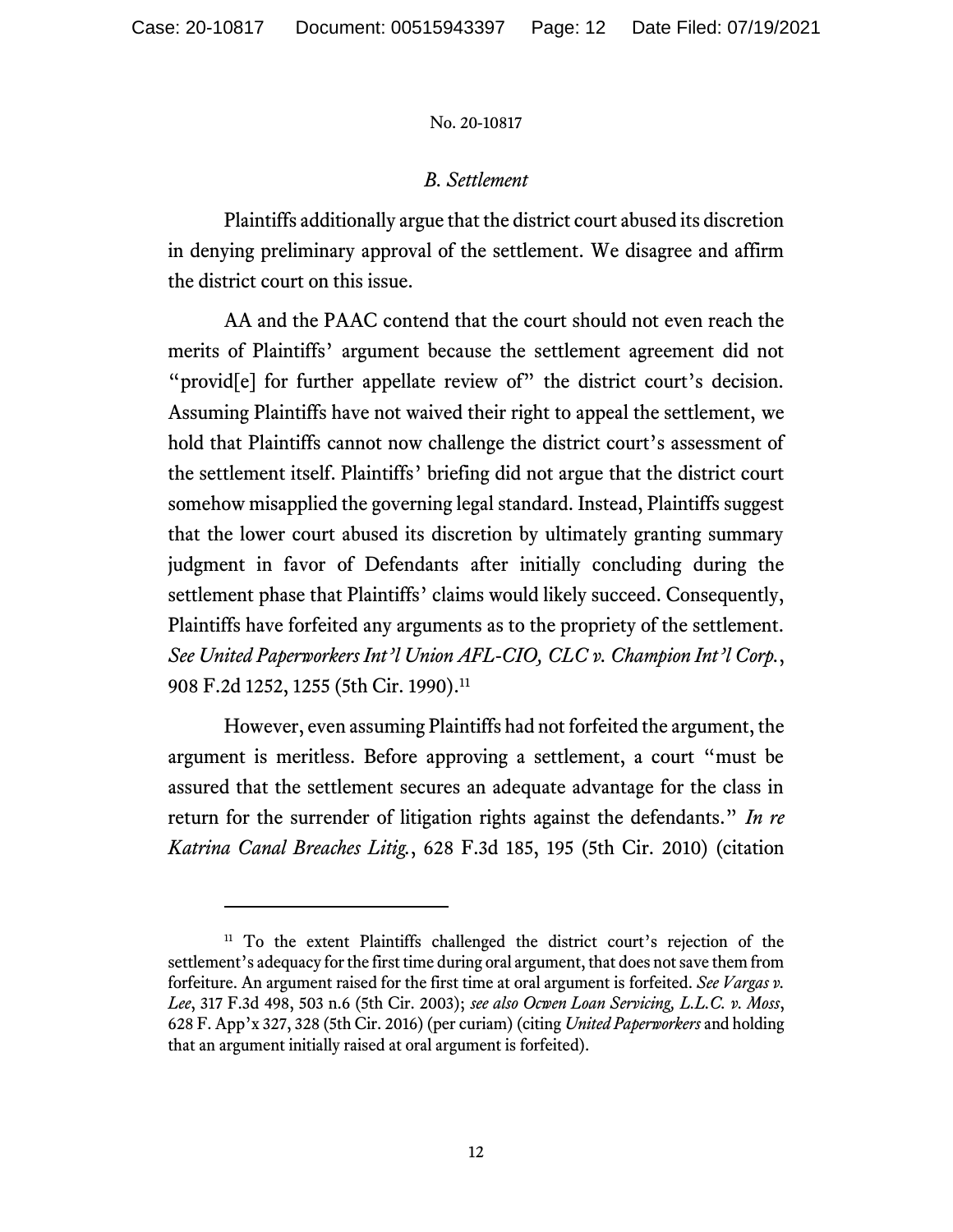omitted). Yet Plaintiffs did not provide the district court with the needed assurance. Before entering the settlement, the parties engaged the services of a mediator, the Honorable Faith S. Hochberg (Retired). While Judge Hochberg proposed that the parties agree to a settlement of \$8.8 million in cash, she conditioned her recommendation on "[c]onfirmatory discovery necessary to obtain court approval." The district court then provided Plaintiffs with multiple opportunities to gather and provide the court with information required to assess the adequacy of the settlement. In response, Plaintiffs provided two declarations from their counsel, John J. Nestico. Both declarations outlined the efforts counsel made to bolster Plaintiffs' claims. But neither of the declarations cited to evidence demonstrating that \$8.8 million was sufficient. Determining that it had "received nothing" that would allay its concerns regarding the \$46.2 to \$79.2 million gap between the settlement amount and the claimed losses, the district court declined preliminary approval of the settlement. The district court did not abuse its discretion in doing so.<sup>12</sup>

With respect to the argument Plaintiffs actually raised on appeal regarding the district court's rejection of the settlement, we determine that it, too, is unavailing. As the district court had much less information about this case when it assessed the settlement than it did on summary judgment,

 $12$  That the settlement also secured between \$30 and \$48 million in structural relief for Plaintiffs does not change this analysis. The settlement required AA "to enlist the services of an independent investment consultant to engage in a competitive process for the determination of a stable value option for the Plan on a going forward basis." As Plaintiffs concede, this would have been "non-monetary" relief. Additionally, as Plaintiffs' counsel observed, the value of the structural relief was based on the amount Plaintiffs might earn in the future if they were to invest in a stable value fund rather than the FCU Option, not what they had lost in the past. For these reasons, the structural relief cannot be compared to the actual monetary losses that Plaintiffs purportedly suffered (and for which the \$8.8 million was designed to compensate).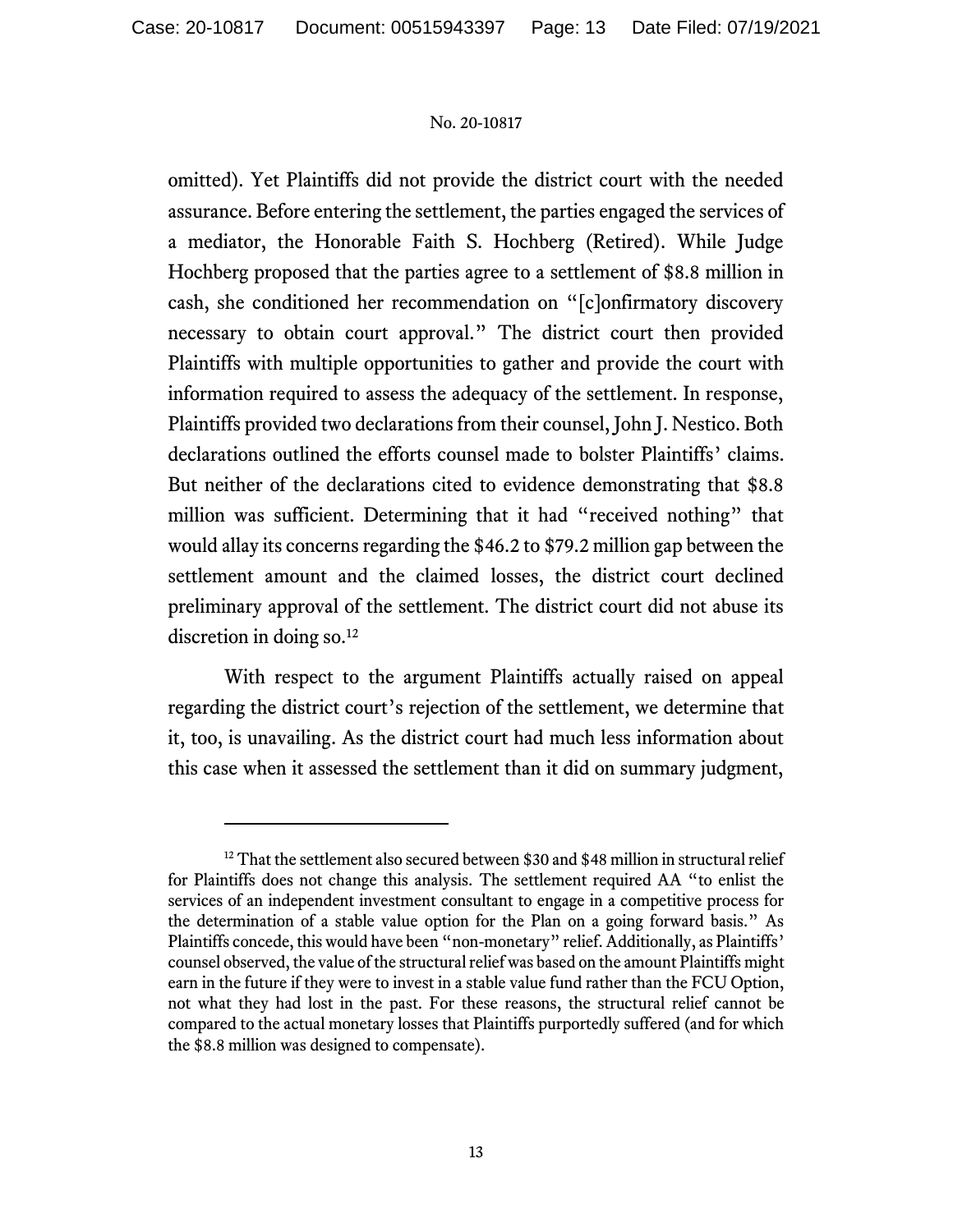the lower court's divergent opinions as to the merits of Plaintiffs' claims are not inherently inconsistent. *See Bates v. Ford Motor Co.*, 174 F.3d 198, 1999 WL 153017, at \*3 (5th Cir. 1999) (unpublished) (rejecting the plaintiffs' argument that "summary judgment was improper because the district court should have approved class certification and the proposed settlement"). For this reason, Plaintiffs' reliance upon *Pilkington v. Cardinal Health, Inc.*, 516 F.3d 1095 (9th Cir. 2008), is misplaced. In *Pilkington*, the parties agreed to settle the case the day before the district court granted the defendants' motions for summary judgment. *Id.* at 1099. The Ninth Circuit held that the district court should have first evaluated the settlement under Rule 23(e) before rendering summary judgment because "the parties [had] bound themselves to a settlement agreement subject only to court approval." *Id.* at 1100–02. In the case at bar, the district court assessed and declined to approve the parties' settlement years before it granted summary judgment to Defendants. *Pilkington* therefore does not foreclose the district court's actions here, and Plaintiffs even concede that the holding in that case "may not be directly applicable" to this one.<sup>13</sup>

Put briefly, Plaintiffs have not demonstrated that the district court abused its discretion in denying approval of the settlement.

## **IV. CONCLUSION**

For the foregoing reasons, the judgment of the district court is AFFIRMED in part, REVERSED in part, and VACATED in part. The

<sup>13</sup> Plaintiffs also rely upon *Cotton v. Hinton* in support of their argument that the district court abused its discretion, which observed that "[p]articularly in class action suits, there is an overriding public interest in favor of settlement." 559 F.2d 1326, 1331 (5th Cir. 1977). That case, however, is even less apposite than *Pilkington* because it did not deal with the relationship between a summary judgment ruling and a settlement agreement.